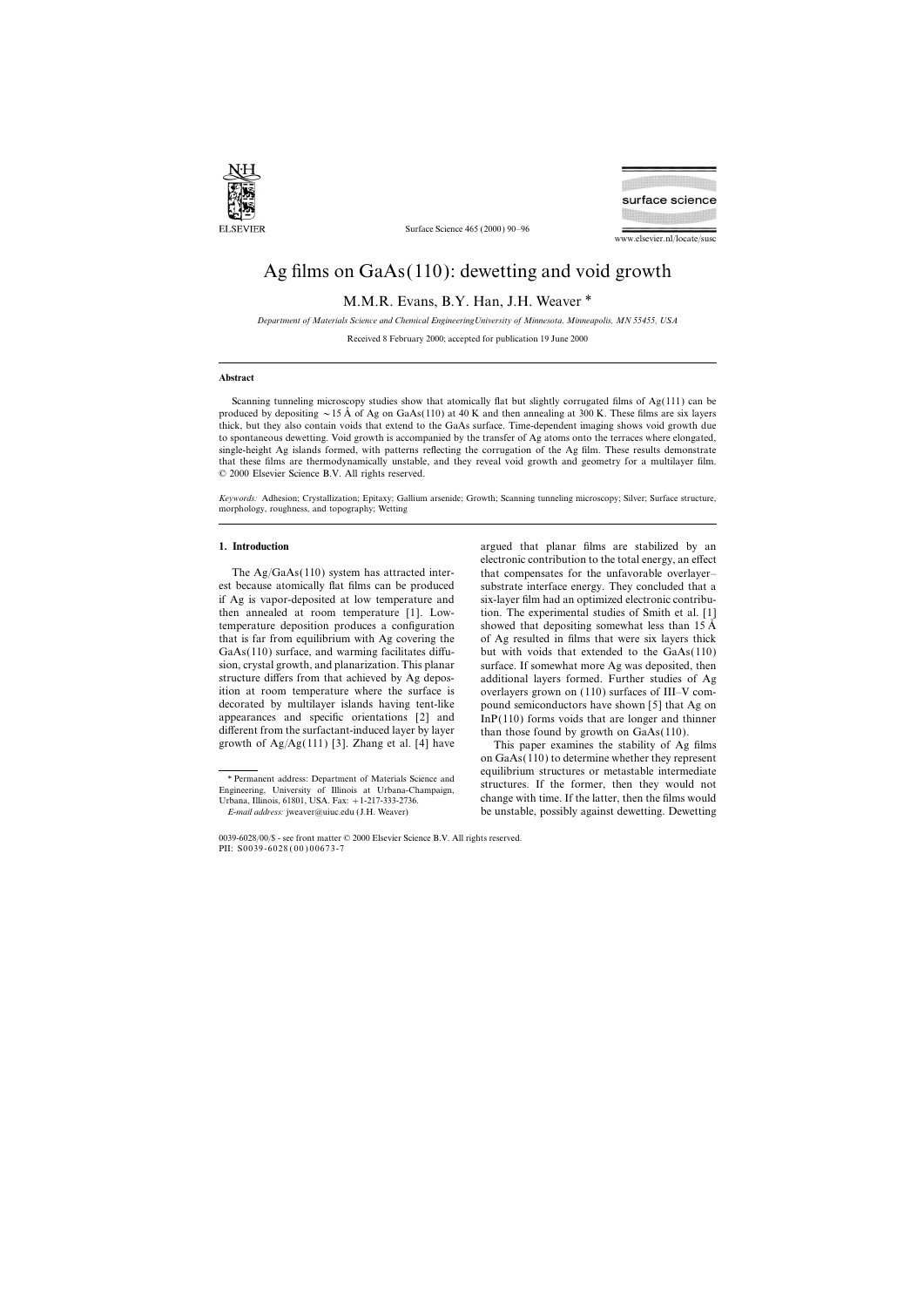would be reflected by the growth of voids whose surface quality with terraces extending over thou-

we have studied the structural evolution as a grew over the course of hours at room temperature. These voids expanded in directions dictated by the symmetry of the fcc Ag(111) structure and the **3. Results and discussion**  $Ag-GaAs$  interface. Void expansion delivered Ag atoms to the terraces and single-height islands *3.1. Film structure* developed along  $GaAs[110]$  with widths that were integer multiples of 15.4  $\AA$ , a characteristic dimen- Fig. 1 shows an image that was obtained

chamber vacuum system where the base pressure are labeled I in Fig. 1a and, since they are near was  $3 \times 10^{-11}$  Torr. The measurement chamber voids, they could have formed during the initial was equipped with a Park VP.1 STM that operated 4 h of aging. Occasionally, there were height variaat room temperature. The attached chamber had tions of  $\sim$  2 A on the Ag terraces that indicated a capabilities for physical vapor deposition onto buried GaAs step, running along [110]. Highersamples held at low temperature. Clean GaAs- resolution images of the Ag terraces revealed (110) surfaces were prepared by cleaving  $4 \times 4 \times$  stripes due to a height modulation of 0.5–1 Å. was evaporated from resistively heated tungsten they run parallel to  $GaAs[1\bar{1}0]$ . Ebert et al. [6] boats, and deposition rates were  $0.5-1.5 \text{ Å min}^{-1}$ , studied these corrugations in detail and showed as calibrated with a quartz crystal monitor placed that the spacing between stripes could be divided near the sample. The pressure during deposition into two groups, with a short separation of was  $<$ 3 × 10<sup>-10</sup> Torr, and a quadrupole mass spec- 12 ± 2 Å and a long separation of 17 ± 2 Å.

visually, and imaged with STM to a verify high  $Ag[112]$  and Ag[110], respectively. Small voids

origins could be traced to the initial planarization sands of angstroms. They were then transferred to of the film. It would be difficult on perfect or void- the deposition chamber and placed on a cold stage free terraces because the energy barrier associated that was attached via a copper braid to a closed with creation of a critical size void would be large. cycle helium refrigerator. Deposition was done Void growth would reduce the Ag-GaAs interface after the samples were cooled to  $\sim$ 40 K. area, but it would increase the film thickness and Immediately after deposition, the refrigerator comthe total length associated with voids and adlayer pressor was turned off, and the warm-up process islands. was started. While this produced a small pressure Using scanning tunneling microscopy  $(STM)$ , burst due to  $H_2$  and CO desorption, the ion and have studied the structural evolution as a turbomolecular pumps kept the pressure below function of time of samples having a nominal  $\sim 4 \times 10^{-10}$  Torr, and recovery into the  $10^{-11}$ coverage of 15  $\AA$ . Initial imaging revealed the Torr range occurred within 1 min. Typically, the distribution and structure of small voids, and samples warmed to  $\sim$  120 K over the course of 2 h successive imaging demonstrated that the voids and were then transferred to the STM for imaging.

sion that reflected strain due to accommodation approximately 4 h after a sample was transferred of Ag rows. This void expansion and subsequent to the STM. The image is not corrected for thermal overlayer growth shows that the magic-layer struc- drift. Voids in the film are clearly evident, and ture is an intermediate configuration, not a globally their projected area deduced from many images is optimized configuration. about 2% of the surface. This film is six layers or 15 A thick, as verified by line scans that crossed voids and imaged the GaAs(110) surface. These **2. Experiment** voids grew with time, as discussed below, and growth is accompanied by the formation of elon-The experiments were performed in a two- gated single-layer thick islands of Ag. These islands 10 mm<sup>3</sup> posts (Zn-doped at  $1 \times 10^{18}$  cm<sup>−3</sup>). Silver They have an average separation of 15.4 Å, and

trometer was used to monitor residual gases. The voids of Fig. 1a have sides that are parallel Procedurally, samples were cleaved, inspected to GaAs  $[001]$  and  $[1\overline{1}0]$ , corresponding to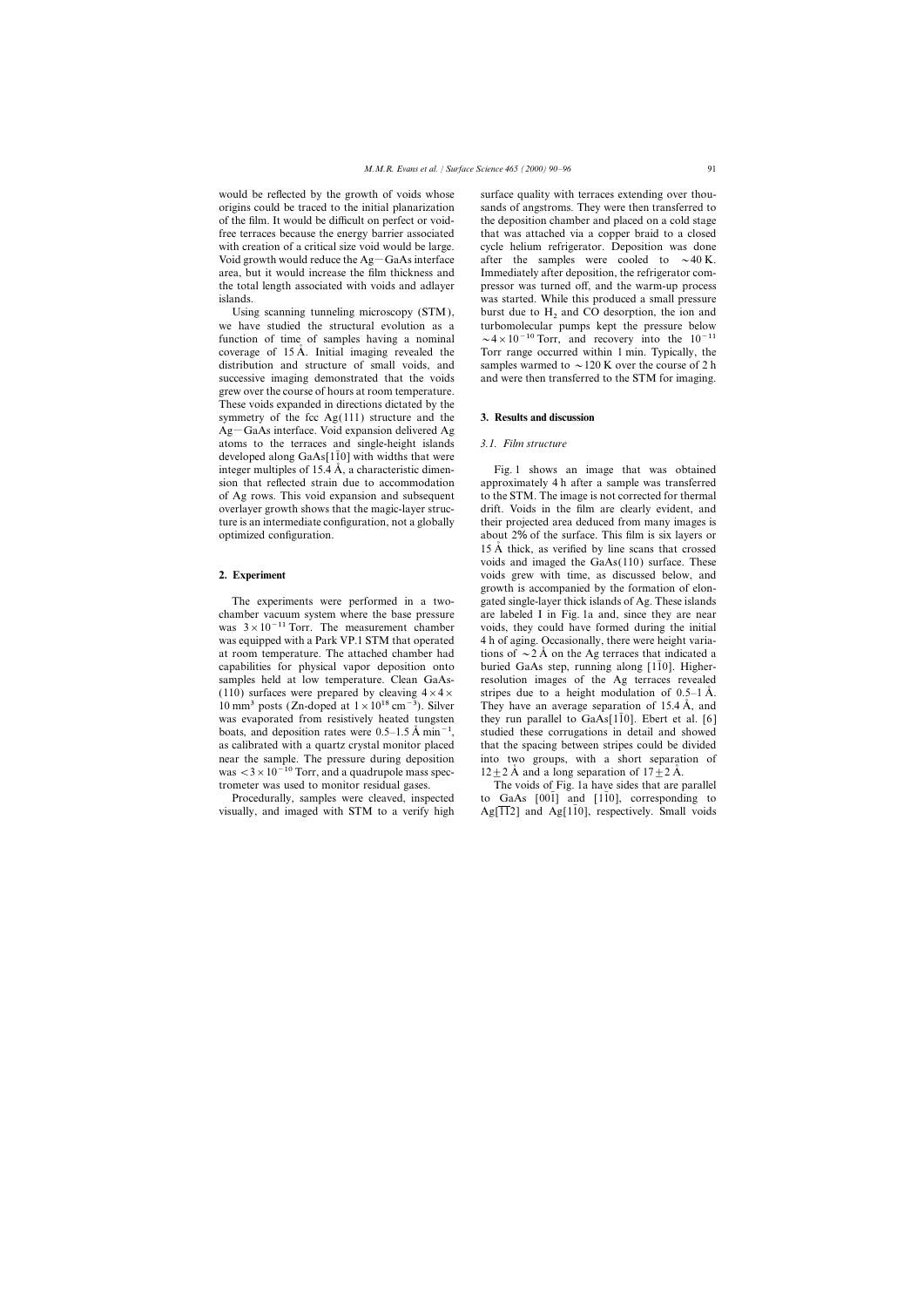

like void C, which measured 60  $A \times 50$  Å, tend to be rectangular and elongated along GaAs  $[00\bar{1}]$ . Larger voids like A and B tend to be elongated along GaAs[ $1\overline{1}0$ ]. Large voids also tend to have additional sides oriented at 30 $^{\circ}$  from [001], as depicted beneath the image of Fig. 1a for void B (whose rectangular dimensions were 190  $\AA \times$  $210 \text{ Å}$ ). All of these voids extended to the GaAs(110) surface. Smaller voids were also detected, but probing their boundaries and their depth could not be done reliably. These structures differ from the hexagonal single layer islands and holes that can be produced on  $Ag(111)$  [7,8].

Fig. 1b shows a proposed geometric structure of void B, a typical void produced by aging. Six layers of fcc  $Ag(111)$  are drawn, and the crystallographic faces are defined, giving the symmetry of the Ag film and the termination of the ends of the voids. For fcc  $Ag(111)$ , there are two distinct structures for the  $\langle 10\overline{1}\rangle$  family of steps. The *A* steps have (100) microfacets associated with them, as depicted in Fig. 1b, while *B* steps have (111) microfacets [9]. Both of these steps have linear densities of unity along  $\langle 101 \rangle$ , and the atoms have four nearest in-plane neighbors. In contrast, atoms in the Ag[ $\overline{112}$ ] steps have a reduced linear density and only three nearest neighbors. The voids grow along  $[110]$ , and the details of the step are important for their stability and the transfer of Ag atoms onto the terrace (discussed below).

Fig. 1. (a) STM image of a  $15 \text{ Å}$  Ag film on GaAs(110). The film is flat but with a regular corrugation of  $\sim 0.5 \text{ Å}$  that runs along GaAs[ $1\bar{1}0$ ]. Clearly evident are voids, labelled A–D, and additional Ag on the terrace in the form of islands, I, that elongated along  $GaAs[1\bar{1}0]$ . Void B measures approximately 190  $\AA \times 210 \AA$ , and its projected shape is indicated. The image is not corrected for drift. (b) Model of void B showing six layers of Ag(111) with six *A*- and *B*-type steps with maximum linear density and  $\langle 011 \rangle$  orientations. The two top and bottom boundaries are perpendicular to GaAs[ $1\overline{1}0$ ]. The angles formed by the *A*- and *B*-type steps are 26°, as determined by cross-sectional scans. This indicates that the terraces are two atoms in width. Note that imaging to provide the detail of the model was not possible and that Ag atoms at the steps are dynamic at 300 K. The base of the void reveals zigzag rows of GaAs. (c)(bottom figure) Cross-sectional model of the  $Ag-GaAs$  interface with  $GaAs[1\bar{1}0]$  projected into the page. Perspective for Ag is implied by the sizes of the circles denoting Ag atoms, and shading of the Ag overlayer is used to indicate the ABC stacking.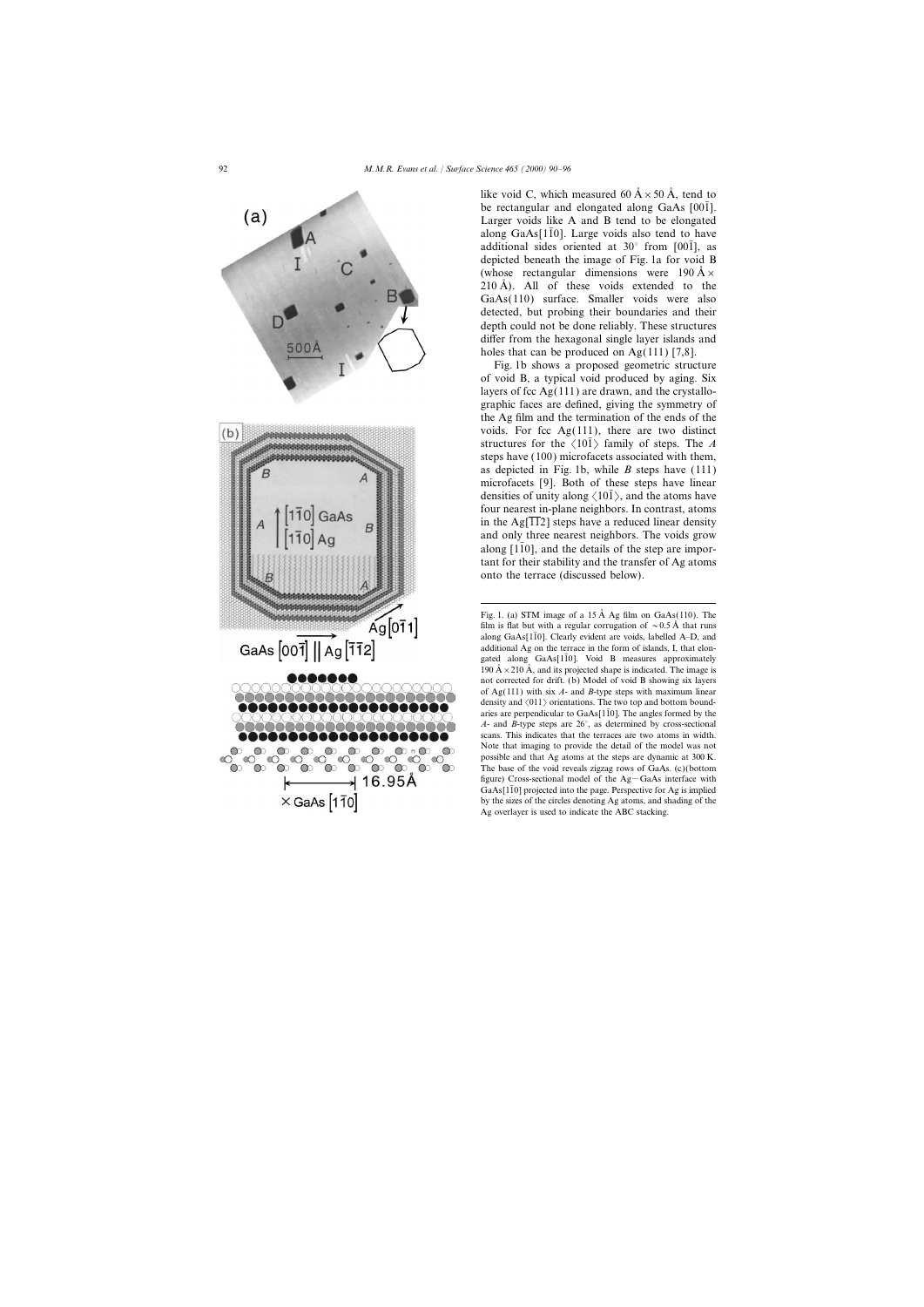were determined from line scans that extended interfaces produced by atom deposition at room from the flat Ag terrace to the base of the void temperature. They found hut-like structures with for a large number of voids, including those where Ag (111) surfaces inclined at about  $25^{\circ}$  and (111) the corners were better developed than for void B. inclined at  $45^{\circ}$  relative to the GaAs surface. The We also changed the scan direction and averaged short dimension of the base was parallel to We also changed the scan direction and averaged short dimension of the base was parallel to over the six  $A$ - and  $B$ -type steps for a given void GaAs[001] and the long dimension along [110]. over the six *A*- and *B*-type steps for a given void. GaAs[001] and the long dimension along [110].<br>Measurement by connecting the 10–90% points on They deduced that contact with GaAs was made Measurement by connecting the 10–90% points on They deduced that contact with GaAs was made<br>a cross-section gave an angle of  $26+4^{\circ}$  relative to with Ag(110) planes that were tilted by 10°. Hence, a cross-section gave an angle of  $26\pm4^{\circ}$  relative to with Ag(110) planes that were tilted by 10°. Hence, the Ag(111) terrace Tin-broadening effects four units of Ag would correspond to three of the  $Ag(111)$  terrace. Tip-broadening effects, four units of Ag would correspond to three of though not completely eliminated were not GaAs along [001]. The planar films investigated though not completely eliminated, were not GaAs along [001]. The planar films investigated<br>expected to introduce significant errors since the here share the alignment along [1 $\overline{1}0$ ], and although expected to introduce significant errors since the<br>slopes were relatively modest, and the voids were<br>large. Based on these angles and the structure of<br>fcc Ag, an observer would see an average angle of<br> $29.5^{\circ}$  at A-types 22.2° at Ag[ $\overline{112}$ ] steps. While Fig. 1b is drawn to scale with these angles in mind, it is only a guide.  $\overline{3.2}$ . *Void growth and coalescence* Atomic scale details of the angles or step structure Fig. 2 provides an 8300  $\AA \times 10000 \,\text{\AA}$  overview Could not be resolved at 300 K.

et al. [6] to reflect patterns established by seven process underway involving voids of different Ag atoms overlying three rows of GaAs and five widths (growth along [1][0]). Within voids H and Ag atoms overlying three rows of GaAs and five widths (growth along [110]). Within voids H and Ag atoms overlying two rows of GaAs. Distortion J, there are residual multilaver islands of Ag that Ag atoms overlying two rows of GaAs. Distortion J, there are residual multilayer islands of Ag that to optimize interface bonding and atom registry were isolated from the surrounding terrace by sideto optimize interface bonding and atom registry were isolated from the surrounding terrace by side-<br>along  $\overline{112}$  would introduce strain and could by-side void coalescence growth along  $\overline{1001}$ , as account for the  $0.5 \text{ Å}$  corrugation. This strain will be discussed in the context of Fig. 3. It is could also be responsible for the stability of the important to note that there was no evidence of voids along GaAs [110]. void generation, consistent with the high barrier

The angles corresponding to the steps in Fig. 1b Previous studies by Trafas et al. [2] considered

and interface suggested by Fig. 1b for Ag(111) of the changes associated with multilayer void<br>The interface suggested by Fig. 1b for Ag(111) of the changes associated with multilayer void<br>grown over ~170 h, starting from and GaAs(110) does not offer a good lattice match<br>because these surfaces have very different planar<br>because these surfaces have very different planar<br>densities (1.38 × 10<sup>15</sup> vs. 8.85 × 10<sup>14</sup> atom cm<sup>-2</sup>,<br>respectively). A-B-C stacking for fcc [111]. An island of about<br>
17 Å width is included on the terrace. It would<br>
have a linear density of unity along [110], as do<br>
the steps in Fig. 1b. From simple geometric consid-<br>
erations, one can by-side void coalescence growth along [001], as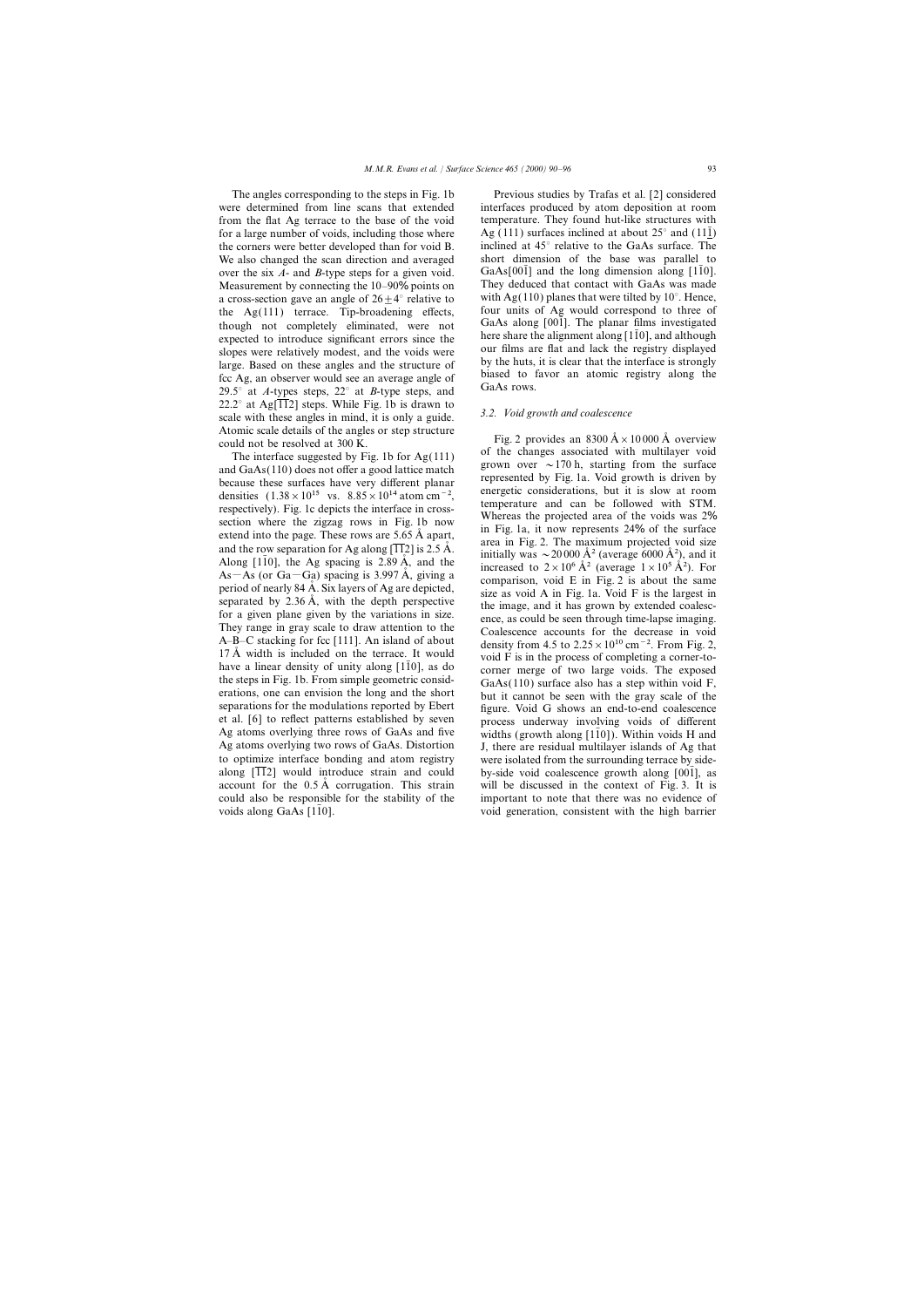

void growth have formed new layers with long<br>single-height steps parallel to  $GaAs[1\bar{1}0]$ . These From these growth patterns, we can speculate steps add to the energy of this new configuration, that *A*- and *B*-type  $Ag(10\bar{1})$  multilayer step struc-<br>the new layers reduce the electronic energy stabili-<br>tures that extend along GaAs[110] denicted in the new layers reduce the electronic energy stabili-<br>  $\frac{1}{2}$  tures that extend along GaAs[110], depicted in<br>
zation described by Zhang et al. [4], but dewetting<br>
Fig. 1b. are the most stable. The prevalence of zation described by Zhang et al. [4], but dewetting Fig. 1b, are the most stable. The prevalence of is driven by an overall lowering in energy. Note  $\frac{1}{2}$  structures at the corners indicates is driven by an overall lowering in energy. Note similar  $\langle 101 \rangle$  structures at the corners indicates that equilibrium island growth can be assumed their stability as well, though their formation that equilibrium island growth can be assumed<br>because adatom redistribution is slow and that the increases the total step length. We find no voids because adatom redistribution is slow and that the increases the total step length. We find no voids new steps are parallel to the film corrugation. The with hexagonal symmetry. Instead, the more open number of monolayer-equivalents of additional Ag steps of  $\overline{112}$  are always observed. Void growth can be estimated by assuming that the voids have occurs via material removal from these steps, and

on the remaining 76% of the surface, giving  $0.24 \times 6$  layers/ $0.76 = 1.9$  monolayers (which overestimates because of the vertical wall approximation). In Fig. 2, linescans reveal variations in the film thickness, as in the inset. Line AA crosses areas that are (from left to right) seven, eight, seven, six, eight, seven, nine, and eight layers in thickness. Likewise, line BB crosses areas that are (from left to right) seven, six, seven, six, seven, six, seven, eight, nine, and eight layers thick. From Fig. 2, the six layer terraces that persist are terminated at voids, as can be seen by inspecting the left segment of line BB or the center of line AA.

Fig. 3 focuses on void coalescence and the development of adlayers near them. The images in Fig. 3a–c were acquired 94, 108, and 114 h after warm-up. The starting image shows two large voids, K and L, with sharply defined boundaries, as in Fig. 1b. They are separated by a terrace stripe that is  $\sim$ 90 A wide at its top. Linescans that cross the voids indicate that the surrounding terraces are primarily seven layers thick. Linescan A in Fig. 3a highlights the cross-section of a six-layer Fig. 2. Large-scale STM image for Ag-GaAs showing devet-<br>ting and void coalescence after 170 h. Void growth occurs when<br>Ag atoms are transferred to the terrace, and the result is a<br>thickening of the film. Linescan AA in t ness variation in units of Ag layers. These islands are elongated later, voids K and L had reduced their total along GaAs because of the corrugation in the film introduced multilayer step length by forming two necks while by the lattice mismatch at the interface, as shown in Fig. 1c. isolating a residual island within the void.<br>Voids H and J contain strips of residual Ag that were isolated continued coalescence to Fig. 3c involved con-Voids H and J contain strips of residual Ag that were isolated<br>by void coalescence to Fig. 3c involved con-<br>siderable material removal along [110] in regions For nucleation of a multilayer void. Instead, all<br>growth is associated with voids whose origin could<br>be traced to the initial planarization process and<br>the shortage of Ag to completely cover the surface.<br>Fig. 2 shows that

with hexagonal symmetry. Instead, the more open vertical walls and that the adatoms are distributed we expect that the kink formation energy will be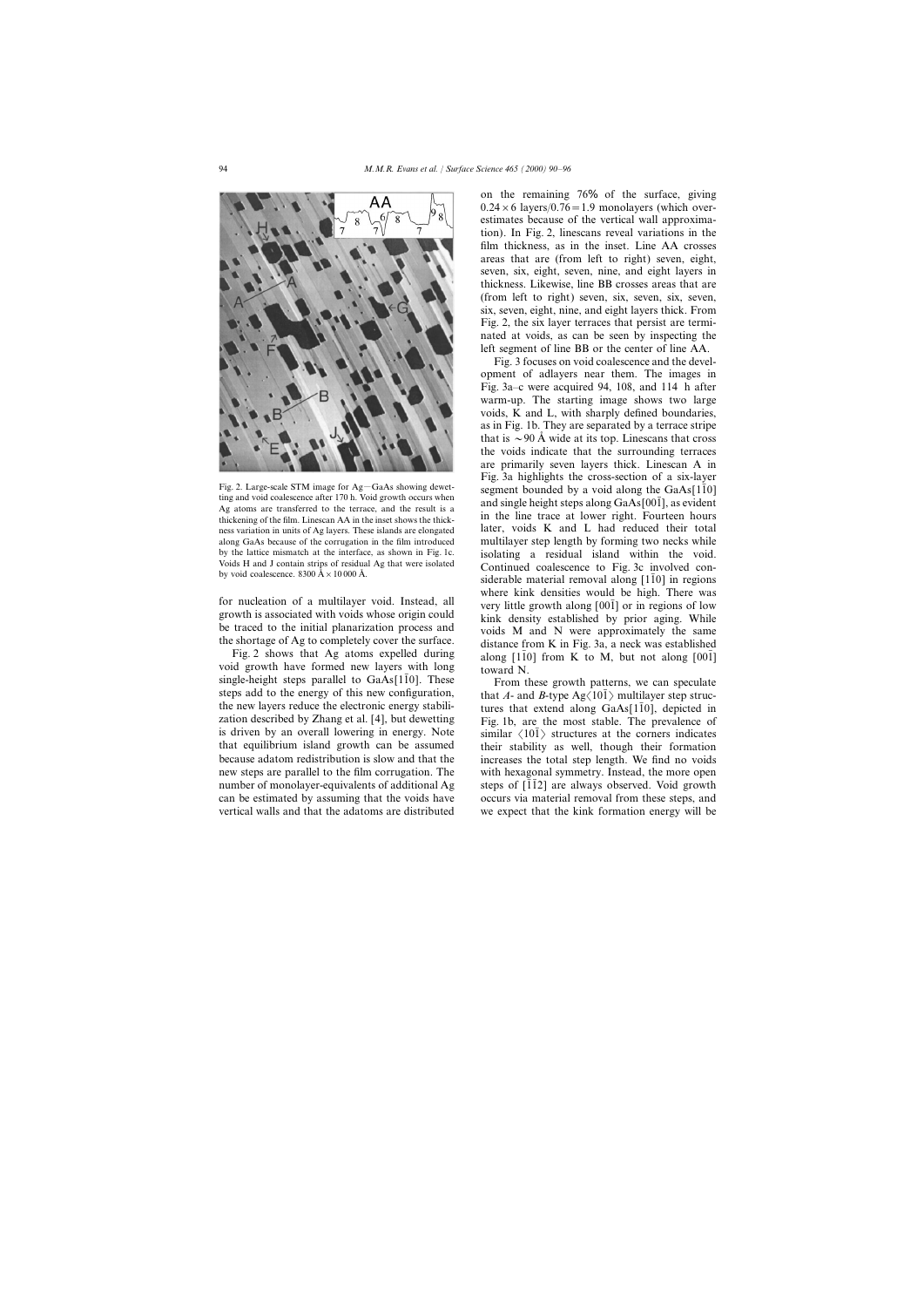

Fig. 3. (a–c) Coalescence of voids K, L, and M. Cross-sections A, B, and C summarize the filling in of the seventh Ag layer and the creation of an eighth. Line scan D displays the cross-section of the large void created by coalescence of K and L, with the residual Ag island isolated from the surround Ag layers. The images were acquired 94, 108, and 114 h after the film was warmed to room temperature. 1550  $\AA \times 1925 \AA$ .

less than for the close-packed steps *A* and *B* GaAs(110) to reach the void edges. The barrier for because of the lower atom coordination. Silver dissociation should approach the cohesive energy expulsion continues at the irregular edges of the of Ag  $(2.95 \text{ eV})$ , and this accounts for the longevity growing voids as high-energy Ag steps evolve into of the Ag islands. In Fig. 3c, the island is five layers lower-energy structures of *A*- and *B*-type. in height, as determined from the linescan, and

Long-lived islands can be created within a void, approximately 25 Ag rows wide at its base. as in Fig. 3, when necks form at both ends of a Inspection of the growth features on the six-

terrace stripe. Neck growth occurs by thinning of layer terraces demonstrates the importance of the the Ag multilayer until the GaAs substrate is corrugation of the Ag film. Linescan A for Fig. 3a exposed. Thereafter, an isolated island can shrink reveals a six-layer stripe that is  $\sim 100 \text{ Å}$  wide, only if atoms dissociate from it and diffuse across bordered on each side by seven layers of Ag. This